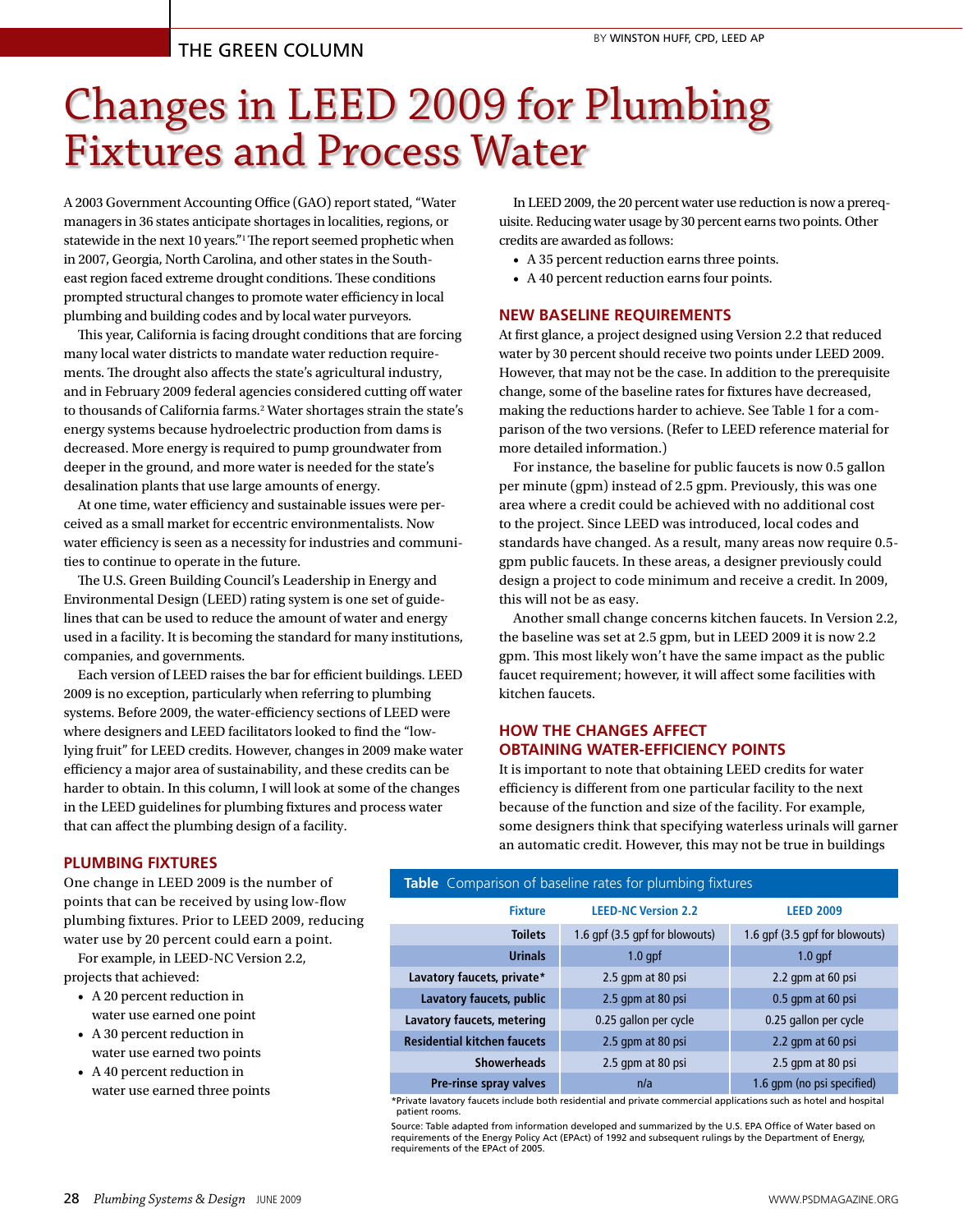that have very few urinals because the urinals account for a small percentage of the building's overall water usage.

How can this change the amount of points a facility will get? For example, a residential apartment facility has the following fixtures:

- 1.28-gallon-per-flush (gpf) toilets or dual-flush toilets (1.1 gpf and 1.6 gpf)
- 0.5-gpm lavatory faucets
- 1.5-gpm kitchen faucets
- 1.5-gpm shower systems

Under Version 2.2, the project could achieve greater than 30 percent water savings and earn two points. Under LEED 2009, the project also would achieve greater than 30 percent savings and earn two points.

However, consider another example using the following fixtures:

- Dual-flush (1.1 gpf and 1.6 gpf) toilets
- • 0.5-gpf urinals
- 0.5-gpm lavatory faucets
- 2.2-gpm kitchen faucets

Under Version 2.2, the project could achieve more than 40 percent water savings and earn three points. Yet under LEED 2009, water usage is reduced only between 20 percent and 30 percent. Thus, this project just achieves the prerequisite and receives no credits.

# **PROCESS WATER**

In LEED terminology, process water usually refers to water that is not used for irrigation or plumbing fixtures. Medium to large office buildings or industrial facilities can use more than 50 percent of their water in systems other than the plumbing fixtures. Some of these buildings have cooling towers, food service, water treatment, laundries, and other systems that are connected to the potable water system.

The newer LEED products are incorporating these systems to develop an appropriate point structure. The 2009 LEED for Schools rating system refers to water supplying equipment cooling, garbage disposals, and clothes washers as process water. In the next few years, these process water credits also will be included in the other LEED products. Following are some of the changes.

# Equipment Cooling

In LEED for Schools, the facility will not qualify for a credit if it is using once-through cooling of equipment. This most often is seen with ice machines. The refrigeration units in ice machines can be water cooled or air cooled. The problem with the watercooled machines is that they are connected to the building's domestic water system. Whenever the refrigerant system operates, domestic water flows through the machine to reduce the

…continued on page *39*